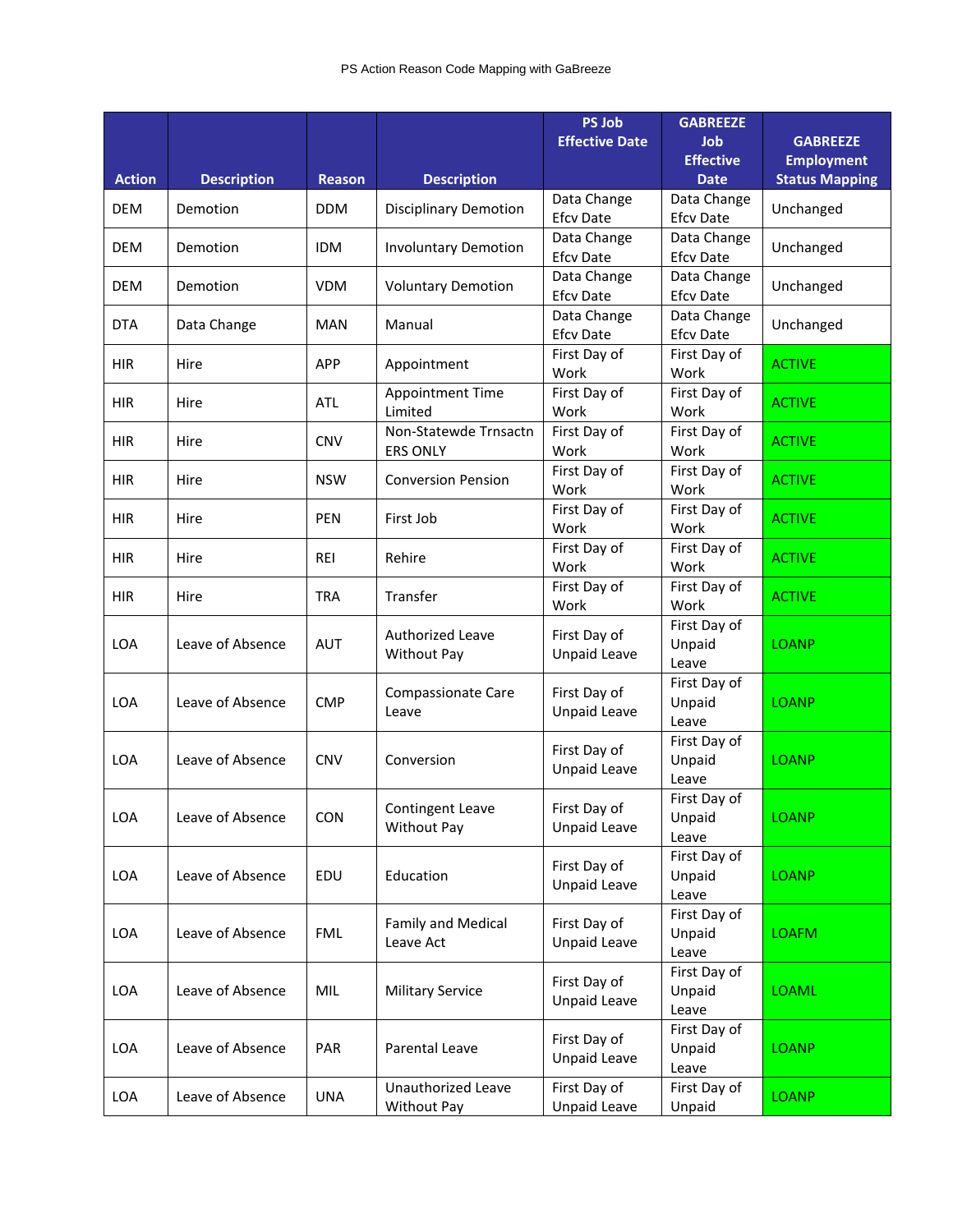|               |                    |               |                                     | <b>PS Job</b><br><b>Effective Date</b> | <b>GABREEZE</b><br>Job<br><b>Effective</b> | <b>GABREEZE</b><br><b>Employment</b> |
|---------------|--------------------|---------------|-------------------------------------|----------------------------------------|--------------------------------------------|--------------------------------------|
| <b>Action</b> | <b>Description</b> | <b>Reason</b> | <b>Description</b>                  |                                        | <b>Date</b>                                | <b>Status Mapping</b>                |
|               |                    |               |                                     |                                        | Leave                                      |                                      |
| <b>LOF</b>    | Layoff             | <b>FUR</b>    | Furlough                            | Day After Last<br>Day Worked           | Day After<br>Last Day<br>Worked            | <b>TERM</b>                          |
| <b>LOF</b>    | Layoff             | <b>SEA</b>    | <b>Seasonal Closure</b>             | Day After Last<br>Day Worked           | Day After<br>Last Day<br>Worked            | <b>TERM</b>                          |
| LOF           | Layoff             | <b>TMP</b>    | <b>Temporary Closure</b>            | Day After Last<br>Day Worked           | Day After<br>Last Day<br>Worked            | <b>TERM</b>                          |
| PAY           | Pay Rate Change    | <b>ACT</b>    | <b>Acting Pay Supplement</b>        | Date of Data<br>Change                 | Date of Data<br>Change                     | Unchanged                            |
| PAY           | Pay Rate Change    | <b>BPI</b>    | <b>Board Legislated</b><br>Increase | Date of Data<br>Change                 | Date of Data<br>Change                     | Unchanged                            |
| PAY           | Pay Rate Change    | <b>CBI</b>    | Criteria Based Salary<br>Increase   | Date of Data<br>Change                 | Date of Data<br>Change                     | Unchanged                            |
| PAY           | Pay Rate Change    | <b>CSH</b>    | <b>Change Standard Hours</b>        | Date of Data<br>Change                 | Date of Data<br>Change                     | Unchanged                            |
| PAY           | Pay Rate Change    | <b>END</b>    | <b>End Acting Pay</b><br>Supplement | Date of Data<br>Change                 | Date of Data<br>Change                     | Unchanged                            |
| PAY           | Pay Rate Change    | EPI           | <b>Equity Adjustment</b>            | Date of Data<br>Change                 | Date of Data<br>Change                     | Unchanged                            |
| <b>PAY</b>    | Pay Rate Change    | <b>FTI</b>    | Full To-Target Increase             | Date of Data<br>Change                 | Date of Data<br>Change                     | Unchanged                            |
| PAY           | Pay Rate Change    | <b>GPI</b>    | General Increase                    | Date of Data<br>Change                 | Date of Data<br>Change                     | Unchanged                            |
| PAY           | Pay Rate Change    | <b>INC</b>    | Salary Increase                     | Date of Data<br>Change                 | Date of Data<br>Change                     | Unchanged                            |
| <b>PAY</b>    | Pay Rate Change    | <b>JBI</b>    | Job Based Increase                  | Date of Data<br>Change                 | Date of Data<br>Change                     | Unchanged                            |
| PAY           | Pay Rate Change    | <b>MPI</b>    | Market Adjustment                   | Date of Data<br>Change                 | Date of Data<br>Change                     | Unchanged                            |
| PAY           | Pay Rate Change    | NGI           | No General Increase                 | Date of Data<br>Change                 | Date of Data<br>Change                     | Unchanged                            |
| PAY           | Pay Rate Change    | <b>NPI</b>    | No Performance-Based<br>Increase    | Date of Data<br>Change                 | Date of Data<br>Change                     | Unchanged                            |
| <b>PAY</b>    | Pay Rate Change    | <b>NSW</b>    | Non<br>StatewideTransaction<br>ERS  | Date of Data<br>Change                 | Date of Data<br>Change                     | Unchanged                            |
| PAY           | Pay Rate Change    | PBI           | Performance Based Sal<br>Increase   | Date of Data<br>Change                 | Date of Data<br>Change                     | Unchanged                            |
| PAY           | Pay Rate Change    | PTI           | Partial to Target<br>Increase       | Date of Data<br>Change                 | Date of Data<br>Change                     | Unchanged                            |
| PAY           | Pay Rate Change    | <b>REC</b>    | Job Reclassification                | Date of Data<br>Change                 | Date of Data<br>Change                     | Unchanged                            |
| PAY           | Pay Rate Change    | <b>RED</b>    | <b>Salary Reduction</b>             | Date of Data<br>Change                 | Date of Data<br>Change                     | Unchanged                            |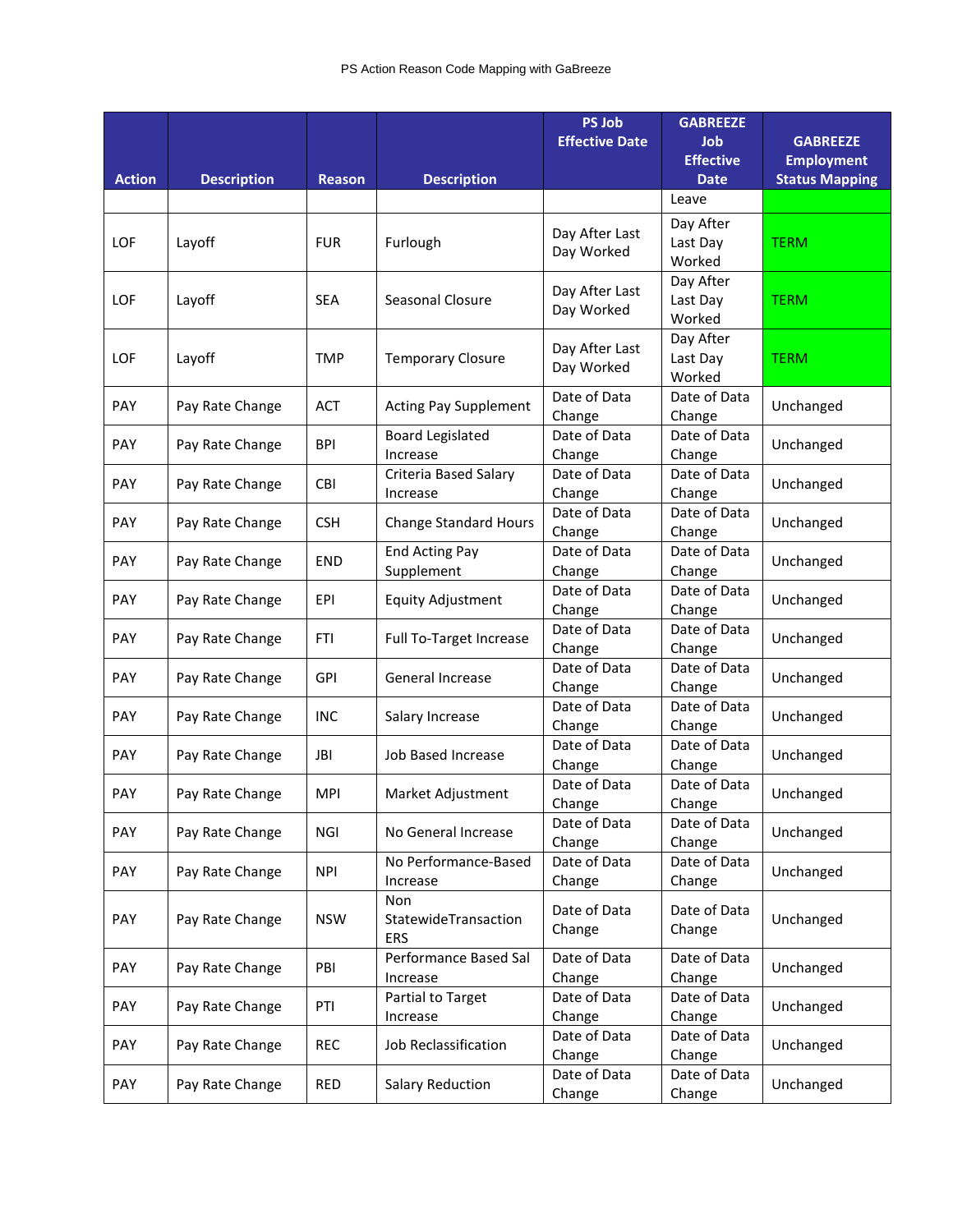|               |                                  |               |                                          | <b>PS Job</b>                | <b>GABREEZE</b>                 |                       |
|---------------|----------------------------------|---------------|------------------------------------------|------------------------------|---------------------------------|-----------------------|
|               |                                  |               |                                          | <b>Effective Date</b>        | Job                             | <b>GABREEZE</b>       |
|               |                                  |               |                                          |                              | <b>Effective</b>                | <b>Employment</b>     |
| <b>Action</b> | <b>Description</b>               | <b>Reason</b> | <b>Description</b>                       |                              | <b>Date</b>                     | <b>Status Mapping</b> |
| PAY           | Pay Rate Change                  | <b>RES</b>    | <b>Restore Salary</b><br>Reduction       | Date of Data<br>Change       | Date of Data<br>Change          | Unchanged             |
| PAY           | Pay Rate Change                  | <b>RTE</b>    | Hourly Rate Change                       | Date of Data<br>Change       | Date of Data<br>Change          | Unchanged             |
| PAY           | Pay Rate Change                  | <b>RWL</b>    | Reduced Workload                         | Date of Data<br>Change       | Date of Data<br>Change          | Unchanged             |
| PAY           | Pay Rate Change                  | SCI           | <b>Structure Change</b><br>Increase      | Date of Data<br>Change       | Date of Data<br>Change          | Unchanged             |
| <b>PAY</b>    | Pay Rate Change                  | <b>TCH</b>    | <b>Teacher Salary</b><br>Adjustment      | Date of Data<br>Change       | Date of Data<br>Change          | Unchanged             |
| <b>PRO</b>    | Promotion                        | <b>PRO</b>    | Promotion                                | Date of Data<br>Change       | Date of Data<br>Change          | Unchanged             |
| <b>REC</b>    | <b>Recall from</b><br>Suspension | <b>RCF</b>    | <b>Recall from Furlough</b>              | First Day of<br>Work         | First Day of<br>Work            | <b>ACTIVE</b>         |
| <b>REC</b>    | Recall from<br>Suspension        | <b>RCL</b>    | <b>Recall from Closure</b>               | First Day of<br>Work         | First Day of<br>Work            | <b>ACTIVE</b>         |
| <b>REC</b>    | <b>Recall from</b><br>Suspension | SUS           | <b>Recall from Suspension</b>            | First Day of<br>Work         | First Day of<br>Work            | <b>ACTIVE</b>         |
| <b>REH</b>    | Rehire                           | <b>NSW</b>    | Non-Statewde Trnsactn<br><b>ERS ONLY</b> | First Day of<br>Work         | First Day of<br>Work            | <b>ACTIVE</b>         |
| <b>REH</b>    | Rehire                           | <b>PEN</b>    | Pension                                  | First Day of<br>Work         | First Day of<br>Work            | <b>ACTIVE</b>         |
| <b>REH</b>    | Rehire                           | <b>REH</b>    | Rehire                                   | First Day of<br>Work         | First Day of<br>Work            | <b>ACTIVE</b>         |
| <b>REH</b>    | Rehire                           | <b>RTA</b>    | Repeal Incorrct<br><b>Terminatn Actn</b> | First Day of<br>Work         | First Day of<br>Work            | <b>ACTIVE</b>         |
| <b>REH</b>    | Rehire                           | <b>RTL</b>    | Rehire-Time Limited                      | First Day of<br>Work         | First Day of<br>Work            | <b>ACTIVE</b>         |
| <b>REH</b>    | Rehire                           | SPB           | Rehire State Personnel<br>Board          | First Day of<br>Work         | First Day of<br>Work            | <b>ACTIVE</b>         |
| <b>RFL</b>    | Return from Leave                | <b>RFL</b>    | <b>Return From Leave</b>                 | First Day of<br>Work         | First Day of<br>Work            | <b>ACTIVE</b>         |
| SUS           | Suspension                       | <b>CCA</b>    | <b>Pending Criminal Court</b><br>Action  | Day After Last<br>Day Worked | Day After<br>Last Day<br>Worked | <b>LOANP</b>          |
| SUS           | Suspension                       | <b>DAC</b>    | Disciplinary Action                      | Day After Last<br>Day Worked | Day After<br>Last Day<br>Worked | <b>LOANP</b>          |
| SUS           | Suspension                       | <b>DRG</b>    | <b>Drug Conviction</b>                   | Day After Last<br>Day Worked | Day After<br>Last Day<br>Worked | <b>LOANP</b>          |
| TER           | Termination                      | ATT           | Attendance                               | Day After Last<br>Day Worked | Day After<br>Last Day<br>Worked | <b>TERM</b>           |
| <b>TER</b>    | Termination                      | <b>CER</b>    | <b>Change Employment</b><br>Record       | Day After Last<br>Day Worked | Day After<br>Last Day<br>Worked | <b>TERM</b>           |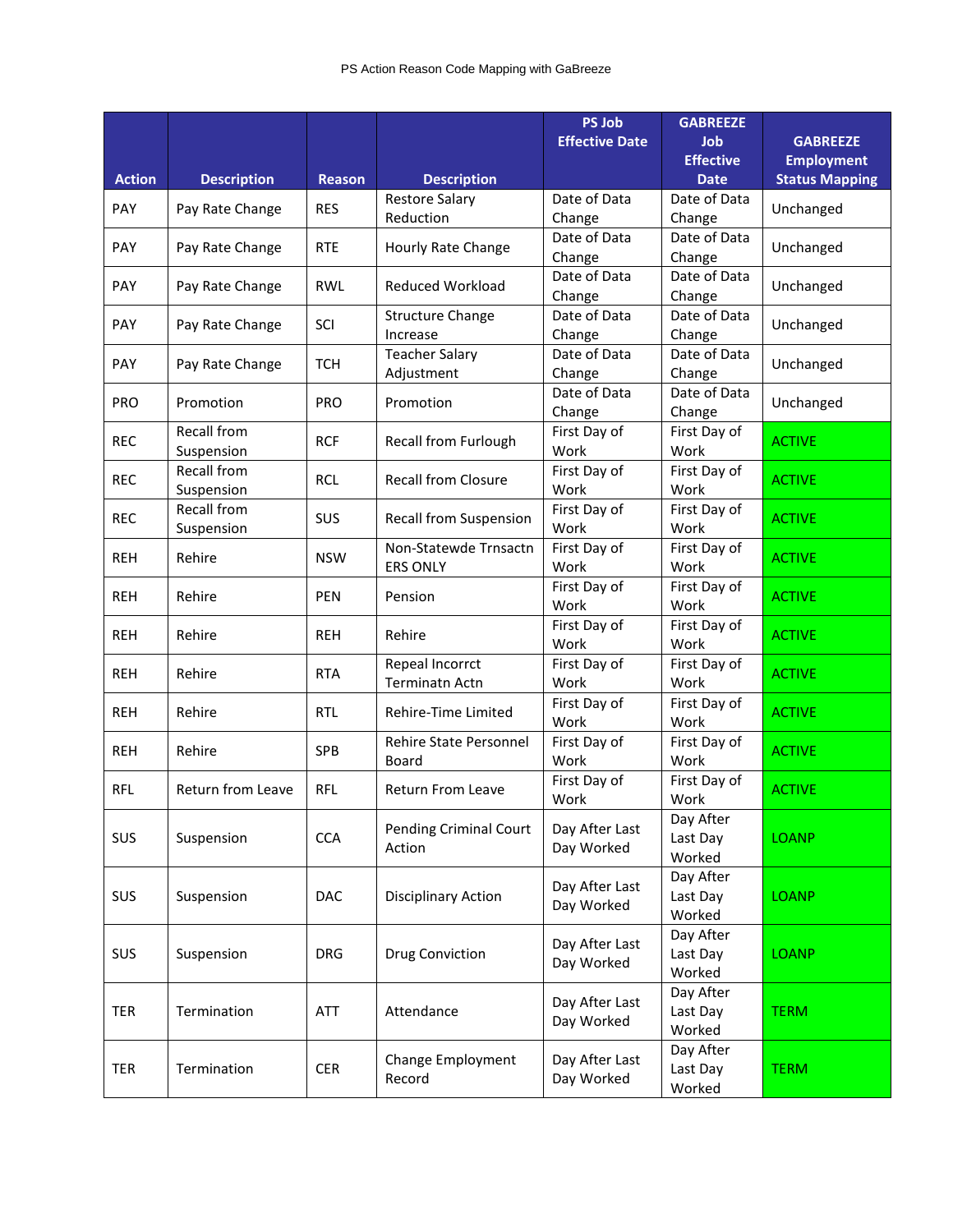|               |                    |               |                                   | <b>PS Job</b><br><b>Effective Date</b> | <b>GABREEZE</b><br><b>Job</b>   | <b>GABREEZE</b>       |
|---------------|--------------------|---------------|-----------------------------------|----------------------------------------|---------------------------------|-----------------------|
|               |                    |               |                                   |                                        | <b>Effective</b>                | <b>Employment</b>     |
| <b>Action</b> | <b>Description</b> | <b>Reason</b> | <b>Description</b>                |                                        | <b>Date</b>                     | <b>Status Mapping</b> |
| <b>TER</b>    | Termination        | <b>CHI</b>    | Child/House Care                  | Day After Last<br>Day Worked           | Day After<br>Last Day<br>Worked | <b>TERM</b>           |
| <b>TER</b>    | Termination        | <b>CNV</b>    | Controlling Instance<br>Termd     | Day After Last<br>Day Worked           | Day After<br>Last Day<br>Worked | <b>TERM</b>           |
| <b>TER</b>    | Termination        | <b>CON</b>    | Misconduct                        | Day After Last<br>Day Worked           | Day After<br>Last Day<br>Worked | <b>TERM</b>           |
| <b>TER</b>    | Termination        | <b>DEA</b>    | Death                             | Day After Death                        | Date of<br>Death                | <b>DEATHR</b>         |
| <b>TER</b>    | Termination        | <b>DIS</b>    | Dismissal                         | Day After Last<br>Day Worked           | Day After<br>Last Day<br>Worked | <b>TERM</b>           |
| TER           | Termination        | <b>DRG</b>    | <b>Drug Testing</b>               | Day After Last<br>Day Worked           | Day After<br>Last Day<br>Worked | <b>TERM</b>           |
| <b>TER</b>    | Termination        | EES           | Dissatisfied w/Fellow<br>Employee | Day After Last<br>Day Worked           | Day After<br>Last Day<br>Worked | <b>TERM</b>           |
| <b>TER</b>    | Termination        | <b>FAM</b>    | <b>Family Reasons</b>             | Day After Last<br>Day Worked           | Day After<br>Last Day<br>Worked | <b>TERM</b>           |
| <b>TER</b>    | Termination        | <b>FOR</b>    | Forfeiture of Position            | Day After Last<br>Day Worked           | Day After<br>Last Day<br>Worked | <b>TERM</b>           |
| <b>TER</b>    | Termination        | <b>HEA</b>    | <b>Health Reasons</b>             | Day After Last<br>Day Worked           | Day After<br>Last Day<br>Worked | <b>TERM</b>           |
| <b>TER</b>    | Termination        | <b>HRS</b>    | Dissatisfied with Hours           | Day After Last<br>Day Worked           | Day After<br>Last Day<br>Worked | <b>TERM</b>           |
| <b>TER</b>    | Termination        | ILL           | Illness in Family                 | Day After Last<br>Day Worked           | Day After<br>Last Day<br>Worked | <b>TERM</b>           |
| <b>TER</b>    | Termination        | <b>INS</b>    | Insubordination                   | Day After Last<br>Day Worked           | Day After<br>Last Day<br>Worked | <b>TERM</b>           |
| <b>TER</b>    | Termination        | LOC           | Dissatisfied with<br>Location     | Day After Last<br>Day Worked           | Day After<br>Last Day<br>Worked | <b>TERM</b>           |
| TER           | Termination        | LVE           | Failure to Return from<br>Leave   | Day After Last<br>Day Worked           | Day After<br>Last Day<br>Worked | <b>TERM</b>           |
| TER           | Termination        | <b>MAR</b>    | Marriage                          | Day After Last<br>Day Worked           | Day After<br>Last Day<br>Worked | <b>TERM</b>           |
| TER           | Termination        | <b>MIS</b>    | Misstatement on                   | Day After Last                         | Day After                       | <b>TERM</b>           |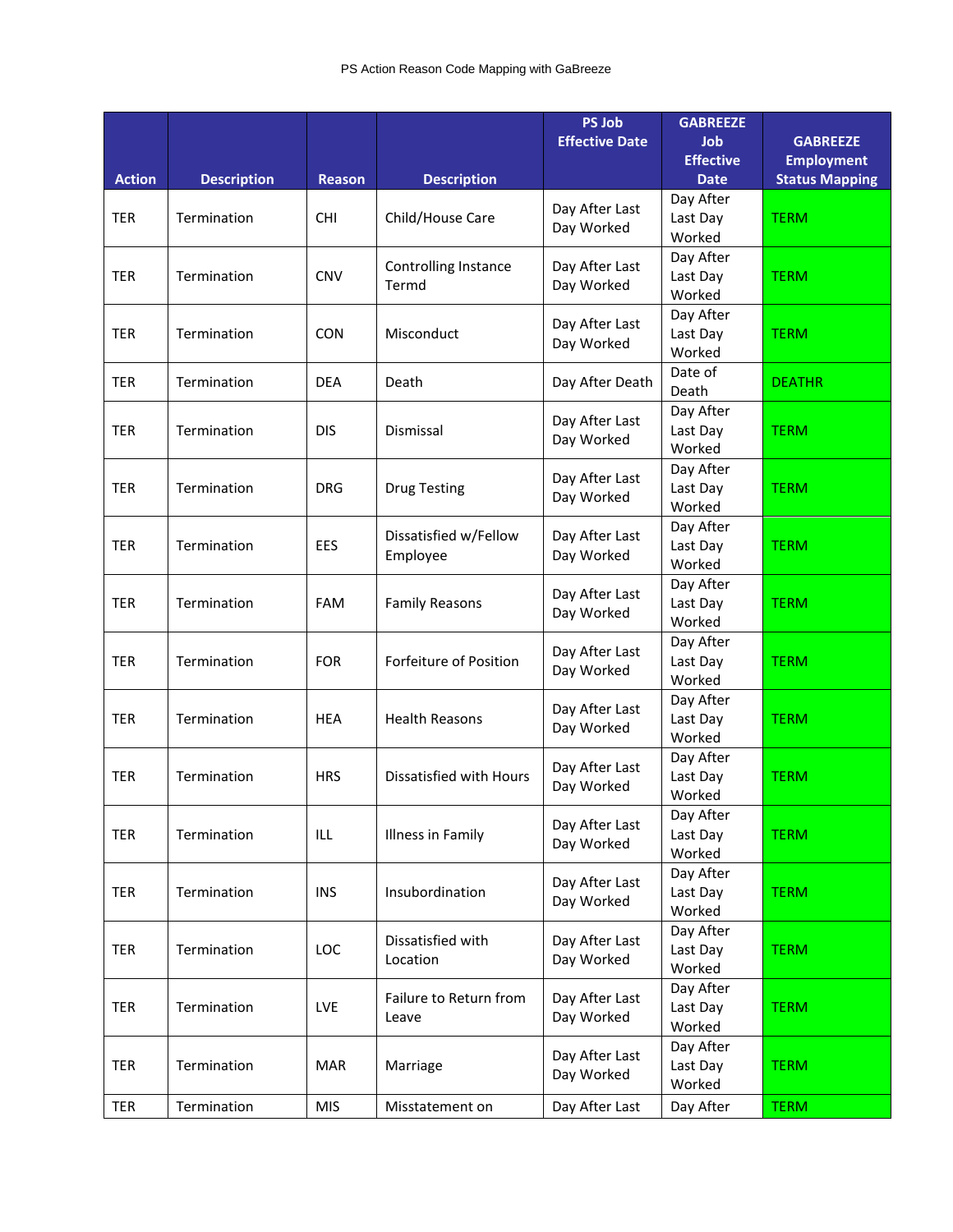|               |                    |               |                                          | <b>PS Job</b><br><b>Effective Date</b> | <b>GABREEZE</b><br><b>Job</b><br><b>Effective</b> | <b>GABREEZE</b><br><b>Employment</b> |
|---------------|--------------------|---------------|------------------------------------------|----------------------------------------|---------------------------------------------------|--------------------------------------|
| <b>Action</b> | <b>Description</b> | <b>Reason</b> | <b>Description</b>                       |                                        | <b>Date</b>                                       | <b>Status Mapping</b>                |
|               |                    |               | Application                              | Day Worked                             | Last Day<br>Worked                                |                                      |
| <b>TER</b>    | Termination        | <b>MUT</b>    | <b>Mutual Consent</b>                    | Day After Last<br>Day Worked           | Day After<br>Last Day<br>Worked                   | <b>TERM</b>                          |
| <b>TER</b>    | Termination        | <b>NPR</b>    | No Position Return<br>From Leave         | Day After Last<br>Day Worked           | Day After<br>Last Day<br>Worked                   | <b>TERM</b>                          |
| <b>TER</b>    | Termination        | <b>NRC</b>    | Non-Statewde Trnsactn<br><b>ERS ONLY</b> | Day After Last<br>Day Worked           | Day After<br>Last Day<br>Worked                   | <b>TERM</b>                          |
| <b>TER</b>    | Termination        | <b>NSW</b>    | Dissatisfied with Pay                    | Day After Last<br>Day Worked           | Day After<br>Last Day<br>Worked                   | <b>TERM</b>                          |
| <b>TER</b>    | Termination        | PAY           | <b>Conversion Pension</b>                | Day After Last<br>Day Worked           | Day After<br>Last Day<br>Worked                   | <b>TERM</b>                          |
| <b>TER</b>    | Termination        | <b>PEN</b>    | Pension                                  | Day After Last<br>Day Worked           | Day After<br>Last Day<br>Worked                   | <b>TERM</b>                          |
| <b>TER</b>    | Termination        | <b>PER</b>    | Personal Reasons                         | Day After Last<br>Day Worked           | Day After<br>Last Day<br>Worked                   | <b>TERM</b>                          |
| <b>TER</b>    | Termination        | PLE           | Paid Leave Exhausted                     | Day After Last<br>Day Worked           | Day After<br>Last Day<br>Worked                   | <b>TERM</b>                          |
| <b>TER</b>    | Termination        | POL           | Dissatisfied w/Comp.<br>Policies         | Day After Last<br>Day Worked           | Day After<br>Last Day<br>Worked                   | <b>TERM</b>                          |
| <b>TER</b>    | Termination        | <b>PPO</b>    | Pension Payee Off                        | Day After Last<br>Day Worked           | Day After<br>Last Day<br>Worked                   | <b>TERM</b>                          |
| <b>TER</b>    | Termination        | PRE           | Presumptive<br>Resignation               | Day After Last<br>Day Worked           | Day After<br>Last Day<br>Worked                   | <b>TERM</b>                          |
| <b>TER</b>    | Termination        | PRM           | Dissatisfied<br>w/Promotion Opps         | Day After Last<br>Day Worked           | Day After<br>Last Day<br>Worked                   | <b>TERM</b>                          |
| <b>TER</b>    | Termination        | <b>PSE</b>    | Private Sector<br>Employment             | Day After Last<br>Day Worked           | Day After<br>Last Day<br>Worked                   | <b>TERM</b>                          |
| TER           | Termination        | PTD           | Partial/Total Disability                 | Day After Last<br>Day Worked           | Day After<br>Last Day<br>Worked                   | <b>TERM</b>                          |
| TER           | Termination        | <b>REF</b>    | <b>Refused Transfer</b>                  | Day After Last<br>Day Worked           | Day After<br>Last Day<br>Worked                   | <b>TERM</b>                          |
| TER           | Termination        | <b>REL</b>    | Relocation                               | Day After Last                         | Day After                                         | <b>TERM</b>                          |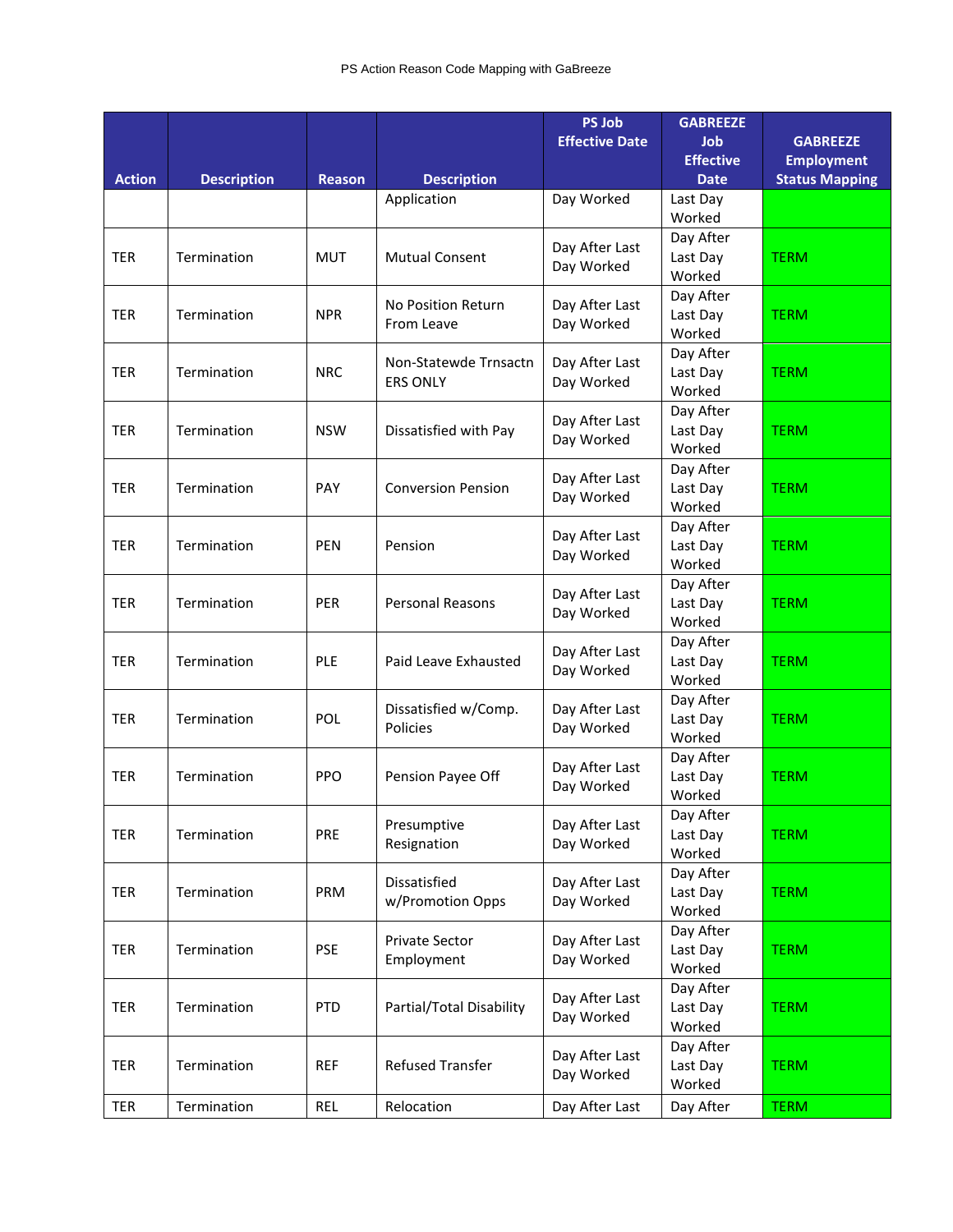|               |                    |               |                                    | <b>PS Job</b>         | <b>GABREEZE</b>                |                                      |
|---------------|--------------------|---------------|------------------------------------|-----------------------|--------------------------------|--------------------------------------|
|               |                    |               |                                    | <b>Effective Date</b> | <b>Job</b><br><b>Effective</b> | <b>GABREEZE</b><br><b>Employment</b> |
| <b>Action</b> | <b>Description</b> | <b>Reason</b> | <b>Description</b>                 |                       | <b>Date</b>                    | <b>Status Mapping</b>                |
|               |                    |               |                                    | Day Worked            | Last Day                       |                                      |
|               |                    |               |                                    |                       | Worked                         |                                      |
|               |                    |               |                                    | Day After Last        | Day After                      |                                      |
| <b>TER</b>    | Termination        | <b>RES</b>    | Resignation                        | Day Worked            | Last Day                       | <b>TERM</b>                          |
|               |                    |               |                                    |                       | Worked                         |                                      |
|               |                    |               | <b>Repeal Incorrect Hire</b>       | Day After Last        | Day After                      |                                      |
| <b>TER</b>    | Termination        | <b>RHA</b>    | Action                             | Day Worked            | Last Day                       | <b>TERM</b>                          |
|               |                    |               |                                    |                       | Worked                         |                                      |
| <b>TER</b>    | Termination        | <b>RIF</b>    | <b>Reduction in Force</b>          | Day After Last        | Day After<br>Last Day          | <b>TERM</b>                          |
|               |                    |               |                                    | Day Worked            | Worked                         |                                      |
|               |                    |               |                                    |                       | Day After                      |                                      |
| <b>TER</b>    | Termination        | <b>RLS</b>    | Release                            | Day After Last        | Last Day                       | <b>TERM</b>                          |
|               |                    |               |                                    | Day Worked            | Worked                         |                                      |
|               |                    |               |                                    | Day After Last        | Day After                      |                                      |
| <b>TER</b>    | Termination        | <b>RTM</b>    | Retirement                         | Day Worked            | Last Day                       | <b>RETIRE</b>                        |
|               |                    |               |                                    |                       | Worked                         |                                      |
|               |                    |               |                                    | Day After Last        | Day After                      |                                      |
| <b>TER</b>    | Termination        | <b>RTS</b>    | Return to School                   | Day Worked            | Last Day                       | <b>TERM</b>                          |
|               |                    |               |                                    |                       | Worked                         |                                      |
| <b>TER</b>    | Termination        | <b>SUP</b>    | Dissatisfied with                  | Day After Last        | Day After<br>Last Day          | <b>TERM</b>                          |
|               |                    |               | Supervision                        | Day Worked            | Worked                         |                                      |
|               |                    |               |                                    |                       | Day After                      |                                      |
| <b>TER</b>    | Termination        | <b>TAR</b>    | <b>Tardiness</b>                   | Day After Last        | Last Day                       | <b>TERM</b>                          |
|               |                    |               |                                    | Day Worked            | Worked                         |                                      |
|               |                    |               |                                    | Day After Last        | Day After                      |                                      |
| <b>TER</b>    | Termination        | <b>TMP</b>    | <b>End Temporary</b><br>Employment | Day Worked            | Last Day                       | <b>TERM</b>                          |
|               |                    |               |                                    |                       | Worked                         |                                      |
|               |                    |               | Transportation                     | Day After Last        | Day After                      |                                      |
| <b>TER</b>    | Termination        | <b>TRA</b>    | Problems                           | Day Worked            | Last Day                       | <b>TERM</b>                          |
|               |                    |               |                                    |                       | Worked<br>Day After            |                                      |
| <b>TER</b>    | Termination        | <b>TYP</b>    | Dissatisfied w/Type of             | Day After Last        | Last Day                       | <b>TERM</b>                          |
|               |                    |               | Work                               | Day Worked            | Worked                         |                                      |
|               |                    |               |                                    |                       | Day After                      |                                      |
| <b>TER</b>    | Termination        | <b>UNS</b>    | Unsatisfactory                     | Day After Last        | Last Day                       | <b>TERM</b>                          |
|               |                    |               | Performance                        | Day Worked            | Worked                         |                                      |
|               |                    |               |                                    | Day After Last        | Day After                      |                                      |
| <b>TER</b>    | Termination        | VIO           | Violation of Rules                 | Day Worked            | Last Day                       | <b>TERM</b>                          |
|               |                    |               |                                    |                       | Worked                         |                                      |
| <b>TER</b>    |                    |               | Dissatisfied w/Work                | Day After Last        | Day After                      |                                      |
|               | Termination        | <b>WOR</b>    | Conditions                         | Day Worked            | Last Day<br>Worked             | <b>TERM</b>                          |
|               |                    |               |                                    | Date of Data          | Date of Data                   |                                      |
| <b>XFR</b>    | Transfer           | <b>CNV</b>    | Conversion                         | Change                | Change                         | <b>ACTIVE</b>                        |
|               |                    |               |                                    | Date of Data          | Date of Data                   |                                      |
| <b>XFR</b>    | Transfer           | <b>HIR</b>    | Hire from NSW                      | Change                | Change                         | <b>ACTIVE</b>                        |